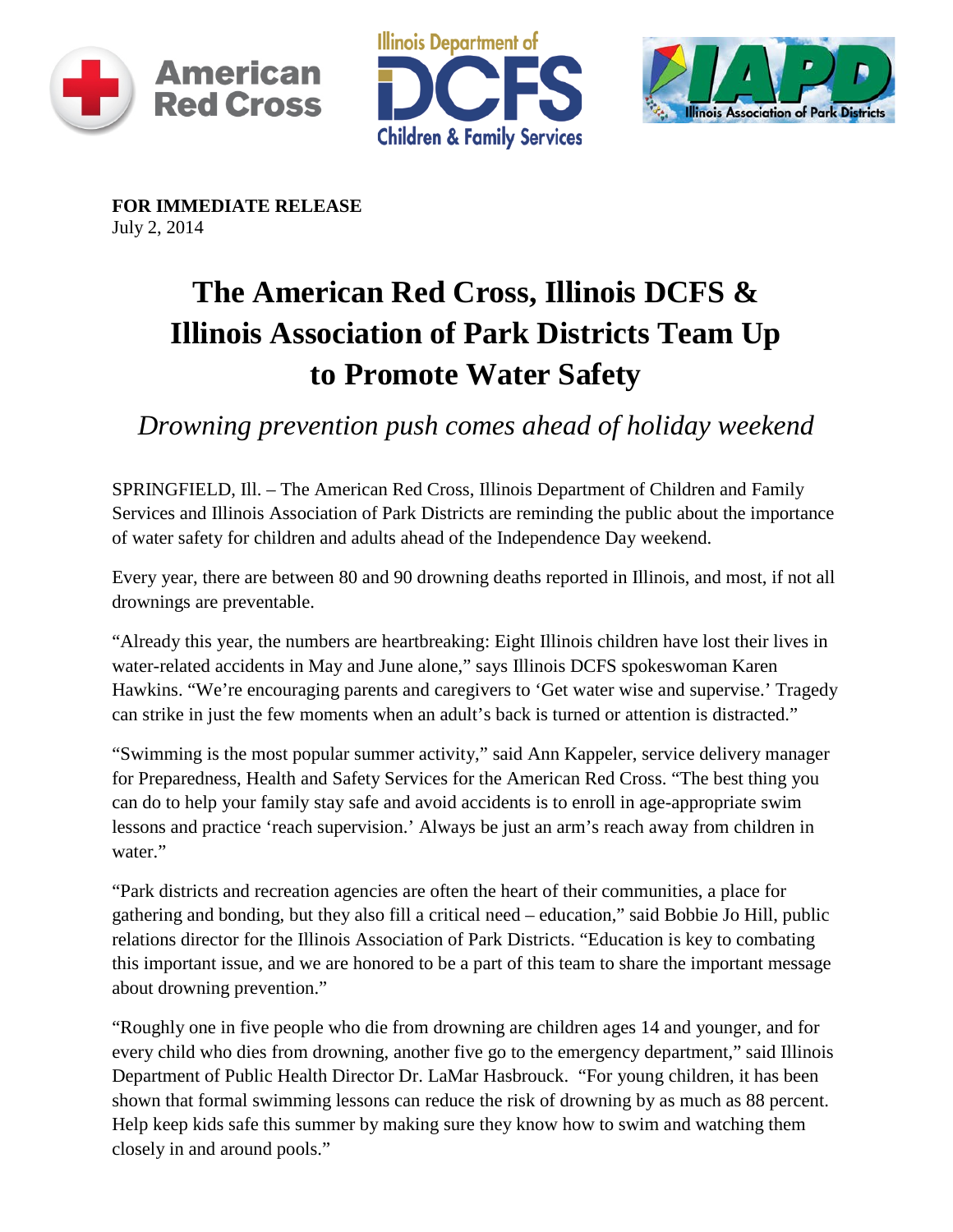## **Water Safety Tips for Children and Adults**

- **Know how to swim and make sure your children know how to swim**. Formal swimming lessons can reduce the risk of drowning by as much as 88 percent among young children 1-4, who are at the greatest risk of drowning.
- **Learn Cardiopulmonary Resuscitation** (CPR). In the time it might take for lifeguards or paramedics to arrive, your CPR skills could save someone's life.
- **Even if a child knows how to swim, watch him or her closely around any body of water, no matter how shallow.** Designate a responsible adult who can swim and knows CPR to watch swimmers in or around the water – even when lifeguards are present. That adult should not be involved in any other distracting activity (such as reading, or talking on the phone) while watching children.
- **Stay within arm's reach** while a child is in the water.
- **Use life jackets** appropriately.
- **Don't rely on substitutes.** Air-filled toys like "water wings", "noodles" and inner-tubes are **NOT** safety devices and should not be substituted for a life jacket or adult supervision.
- **Get Water wise…Supervise!**: Don't assume someone else is supervising a toddler or child who likes to wander.

For the past 100 years, the Red Cross has helped millions of kids, teens and adults learn how to swim and become lifeguards and instructors so the water can be a safer place for everyone. The Red Cross offers a variety of water safety classes in partnership with other community organizations across Illinois. More information about Red Cross water safety is available at [www.redcross.org/watersafety](http://www.redcross.org/watersafety)

*The Illinois Department of Children and Family Services receives, investigates and acts upon a report of child abuse or neglect every five minutes. Tens of thousands of children are safer thanks to those who call our Child Abuse hotline at 1-800-252-ABUSE (2873) each year. Working together, we can ensure a safe, loving home and brighter future for every child. Visit our [Water Safety Information](http://www.state.il.us/dcfs/library/com_communications_WSI.shtml) page or [www.DCFS.Illinois.gov](http://www.dcfs.illinois.gov/) for resources for parents and caregivers.*

*The American Red Cross shelters, feeds and provides emotional support to victims of disasters; supplies about 40 percent of the nation's blood; teaches skills that save lives; provides international humanitarian aid; and supports military members and their families. The Red Cross is a not-for-profit organization that depends on volunteers and the generosity of the American public to perform its mission. For more information, please [www.visitredcross.org](http://www.visitredcross.org/) or visit us on Twitter at @RedCross.*

*The Illinois Association of Park Districts is a nonprofit service, research and education organization that serves park districts, forest preserves, conservation, municipal park and recreation, and special recreation agencies. The association advances these agencies, their citizen board members and professional staff in their ability to provide outstanding park and recreation opportunities, preserve natural resources and improve the quality of life for all people in Illinois.*